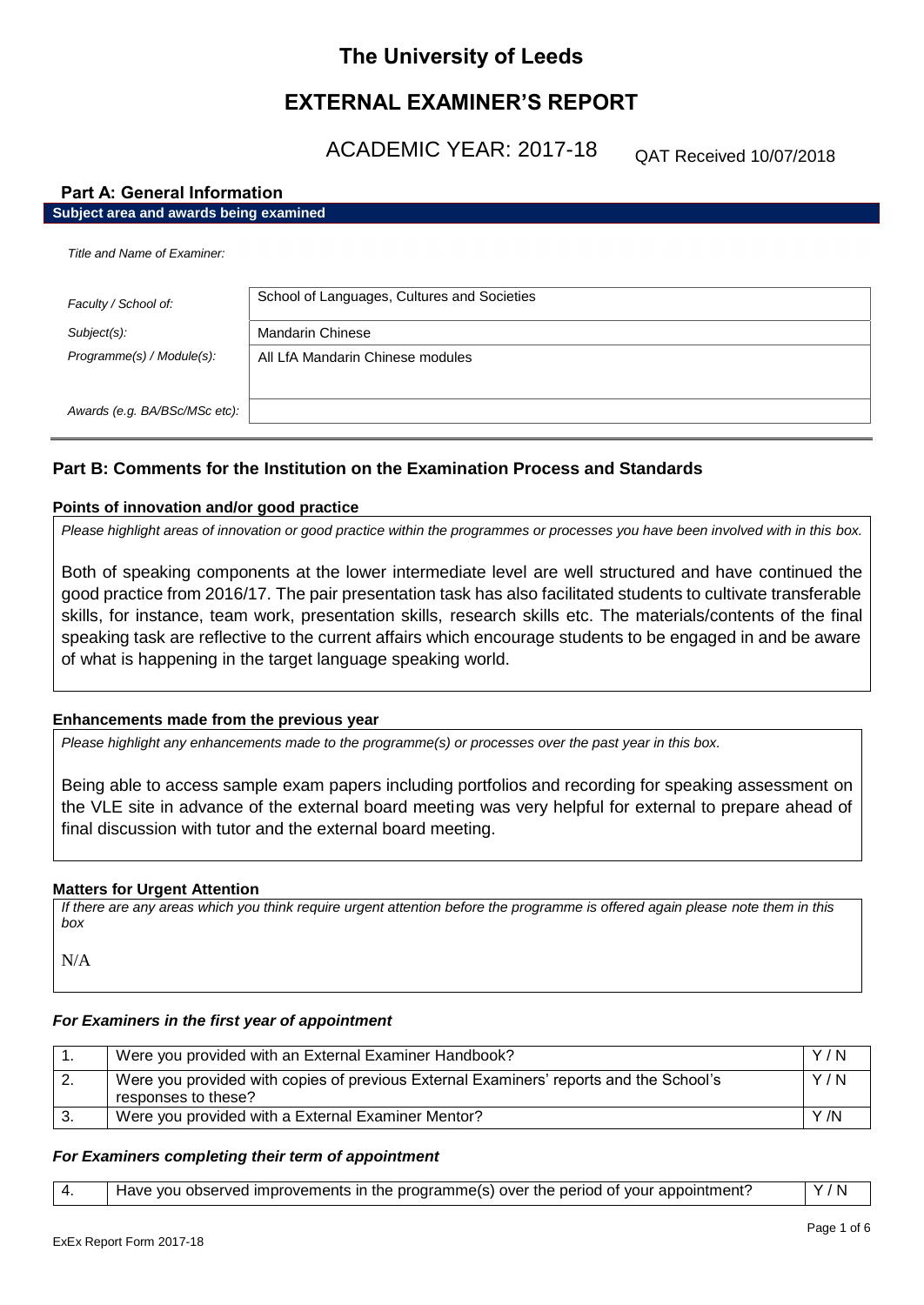| -5. | Has the school responded to comments and recommendations you have made?                            | Y/N  |
|-----|----------------------------------------------------------------------------------------------------|------|
| -6. | Where recommendations have not been implemented, did the school provide clear reasons for<br>this? | Y/N  |
|     | Have you acted as an External Examiner Mentor?                                                     | Y /N |

*Please comment on your experience of the programme(s) over the period of your appointment, remarking in particular on changes from year to year and the progressive development and enhancement of the learning and teaching provision, on standards achieved, on marking and assessment and the procedures of the School*

# **Standards**

| 8.                                                                                           | Is the overall programme structure coherent and appropriate for the level of study?                                                                                                                   | $\overline{Y/R}$ |
|----------------------------------------------------------------------------------------------|-------------------------------------------------------------------------------------------------------------------------------------------------------------------------------------------------------|------------------|
| 9.                                                                                           | Does the programme structure allow the programme aims and intended learning outcomes to be<br>met?                                                                                                    | $\overline{Y/R}$ |
| 10.                                                                                          | Are the programme aims and intended learning outcomes commensurate with the level of award?                                                                                                           | $\overline{Y/N}$ |
| 11.                                                                                          | Did the Aims and ILOs meet the expectations of the national subject benchmark (where relevant)?                                                                                                       | $\overline{Y/R}$ |
| 12.                                                                                          | Is the programme(s) comparable with similar programmes at other institutions?                                                                                                                         | Y/N              |
|                                                                                              | Please use this box to explain your overall impression of the programme structure, design, aims and intended<br>learning outcomes.                                                                    |                  |
|                                                                                              | The structure, content and design of module curriculum are appropriate to facilitate students to achieve<br>ILOs set out in each module at different levels.                                          |                  |
|                                                                                              | The Aims and ILOs of the modules at different levels are comparable to the Institution-Wide Language<br>Programme at other UK HE institutions that I have worked for and experienced as external.     |                  |
| 13.                                                                                          | Is the influence of research on the curriculum and learning and teaching clear?                                                                                                                       | Y/N<br>N/A       |
|                                                                                              | Please explain how this is/could be achieved (examples might include: curriculum design informed by current research<br>in the subject; practice informed by research; students undertaking research) |                  |
| 14.                                                                                          | Does the programme form part of an Integrated PhD?                                                                                                                                                    | Y/N<br>N/A       |
|                                                                                              | Please comment on the appropriateness of the programme as training for a PhD:                                                                                                                         |                  |
| 15.                                                                                          | Does the programme include clinical practice components?                                                                                                                                              | Y/N              |
| Please comment on the learning and assessment of practice components of the curriculum here: |                                                                                                                                                                                                       |                  |
|                                                                                              |                                                                                                                                                                                                       |                  |
| 16.                                                                                          | Is the programme accredited by a Professional or Statutory Regulatory Body (PSRB)?                                                                                                                    | Y/N              |

# **Assessment and Feedback**

17. | Does the programme design clearly align intended learning outcomes with assessment? | Y/N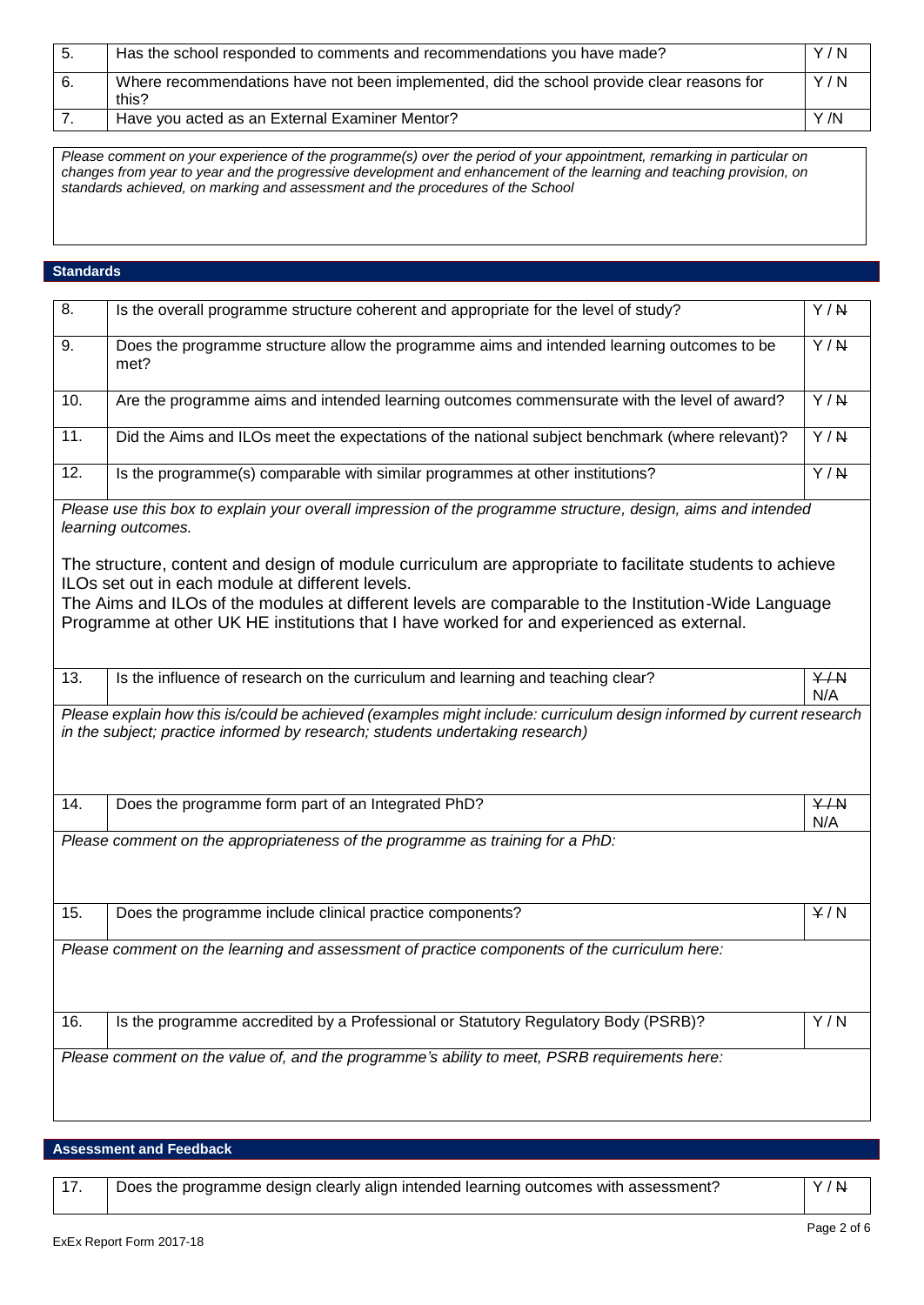*Please comment on the assessment methods and the appropriateness of these to the ILOs, in particular: the design and structure of the assessment methods, and the arrangements for the marking of modules and the classification of awards; the quality of teaching, learning and assessment methods that may be indicated by student performance.*

The curriculum design of the modules has clearly aligned ILOs with assessment. The design and structure of the assessment method are appropriate to assist students to obtain the ILOs set out in each module at different levels. The arrangements for the marking of modules and the classification of awards are executed based on the institutional benchmark (e.g. marking criteria). There is consistency across all Languages for all LfA Mandarin Chinese modules.

| 18. | Is the design and structure of the assessment methods appropriate to the level of award?                                           | Y/N  |
|-----|------------------------------------------------------------------------------------------------------------------------------------|------|
| 19. | Were students given adequate opportunity to demonstrate their achievement of the programme<br>aims and intended learning outcomes? | Y/AY |

*Please comment on the academic standards demonstrated by the students and, where possible, their performance in relation to students on comparable courses; the strengths and weaknesses of the students as a cohort:*

The structure of assessments was well considered. It has provided students adequate opportunity and platform in each aspect of the target language to display their achievement of the Aims and ILOs. The overall standard of students' performance is very good with a healthy number of students achieving first class on the final module mark.

*Please use this box to provide any additional comments you would like to make in relation to assessment and feedback:*

It is pleasing to learn that the number of tasks within the portfolio project work (at Beginners and Elementary levels) in non-Roman script languages will be reduced to Reading task x 1 and Writing task x 1 from 2018/19 onwards following the close examination and lengthy discussion in 2016/17 meeting on the issues of the number of sub-tasks in the portfolio component and how it enhance students' learning of the target language..

The portfolio project work has been recognised as a pedagogically sound component and a task which also facilitate students to become autonomous learners. With a clear focus on each task within the component, students are now well supported to demonstrate their awareness and understanding of the TL in depth as well as in breadth in the portfolio component.

## **The Progression and Awards Process**

| 20. | Were you provided with guidance relating to the External Examiner's role, powers and<br>responsibilities in the examination process? | Y/N |
|-----|--------------------------------------------------------------------------------------------------------------------------------------|-----|
| 21. | Was the progression and award guidance provided sufficient for you to act effectively as an<br><b>External Examiner?</b>             | Y/N |
| 22. | Did you receive appropriate programme documentation for your area(s) of responsibility?                                              | Y/N |
| 23. | Did you receive appropriate module documentation for your area(s) of responsibility?                                                 | Y/N |
| 24. | Did you receive full details of marking criteria applicable to your area(s) of responsibility?                                       | Y/N |
| 25. | Were you provided with all draft examination papers/assessments?                                                                     | Y/N |
| 26. | Was the nature and level of the assessment questions appropriate?                                                                    | Y/N |
| 27. | Were suitable arrangements made to consider your comments on assessment questions?                                                   | Y/N |
| 28. | Was sufficient assessed work made available to enable you to have confidence in your evaluation<br>of the standard of student work?  | Y/N |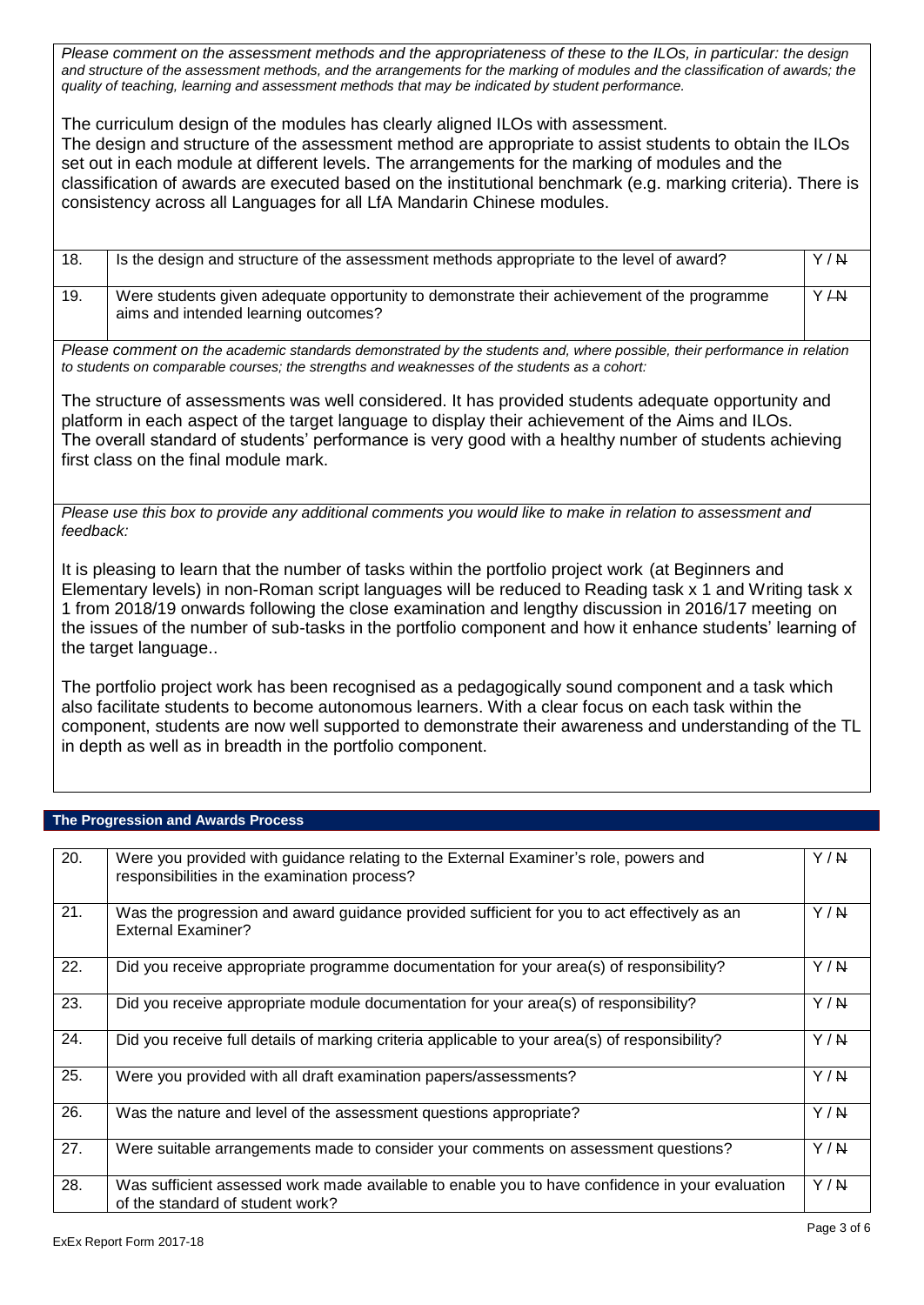| 29. | Were the examination scripts clearly marked/annotated?                                                                                                                                                              | Y/N         |
|-----|---------------------------------------------------------------------------------------------------------------------------------------------------------------------------------------------------------------------|-------------|
| 30. | Was the choice of subjects for final year projects and/or dissertations appropriate?                                                                                                                                | Y /N<br>N/A |
| 31. | Was the method and standard of assessment appropriate for the final year projects and/or<br>dissertations?                                                                                                          | Y/N<br>N/A  |
| 32. | Were the administrative arrangements satisfactory for the whole process, including the operation of<br>the Progression and Awards Board?                                                                            | Y/N         |
| 33. | Were you able to attend the Progression and Awards Board meeting?                                                                                                                                                   | Y/N<br>N/A  |
| 34. | Were you satisfied with the recommendations of the Progression and Awards Board?                                                                                                                                    | Y/N<br>N/A  |
| 35. | Were you satisfied with the way decisions from the School Special Circumstances meeting were<br>communicated to the Progression and Awards Board?                                                                   | Y/N<br>N/A  |
|     | Please use this box to provide any additional comments you would like to make on the questions above:<br>I have attended the Board of Examiners Meeting only. Therefore, question 33, 34 and 35 are not applicable. |             |

# **Other comments**

# **Please use this box if you wish to make any further comments not covered elsewhere on the form**

I would like to suggest that Leeds LfA may wish to look into how to make the materials on the VLE site more user-friendly. This means to name each file of exam papers, tutor feedback forms, speaking recordings/ filmings etc in a more consistent and user-friendly way e.g. by using student number. There is a huge number of documents, sample exam papers, recordings, filmings available on the VLE site, by making access to relevant documents, exam papers, forms etc easier will reduce the amount of time external spent on trying to match e.g. which tutor feedback form goes with which exam paper/ recording.

In addition, I would like to suggest that Leeds LfA could consider putting marked and annotated/ in-text commented portfolio project work samples on the VLE rather than students' submission. This would help external understand tutor's approach to marking in addition to tutor feedback form.

Thank you for Leeds' LfA's consideration about above in advance.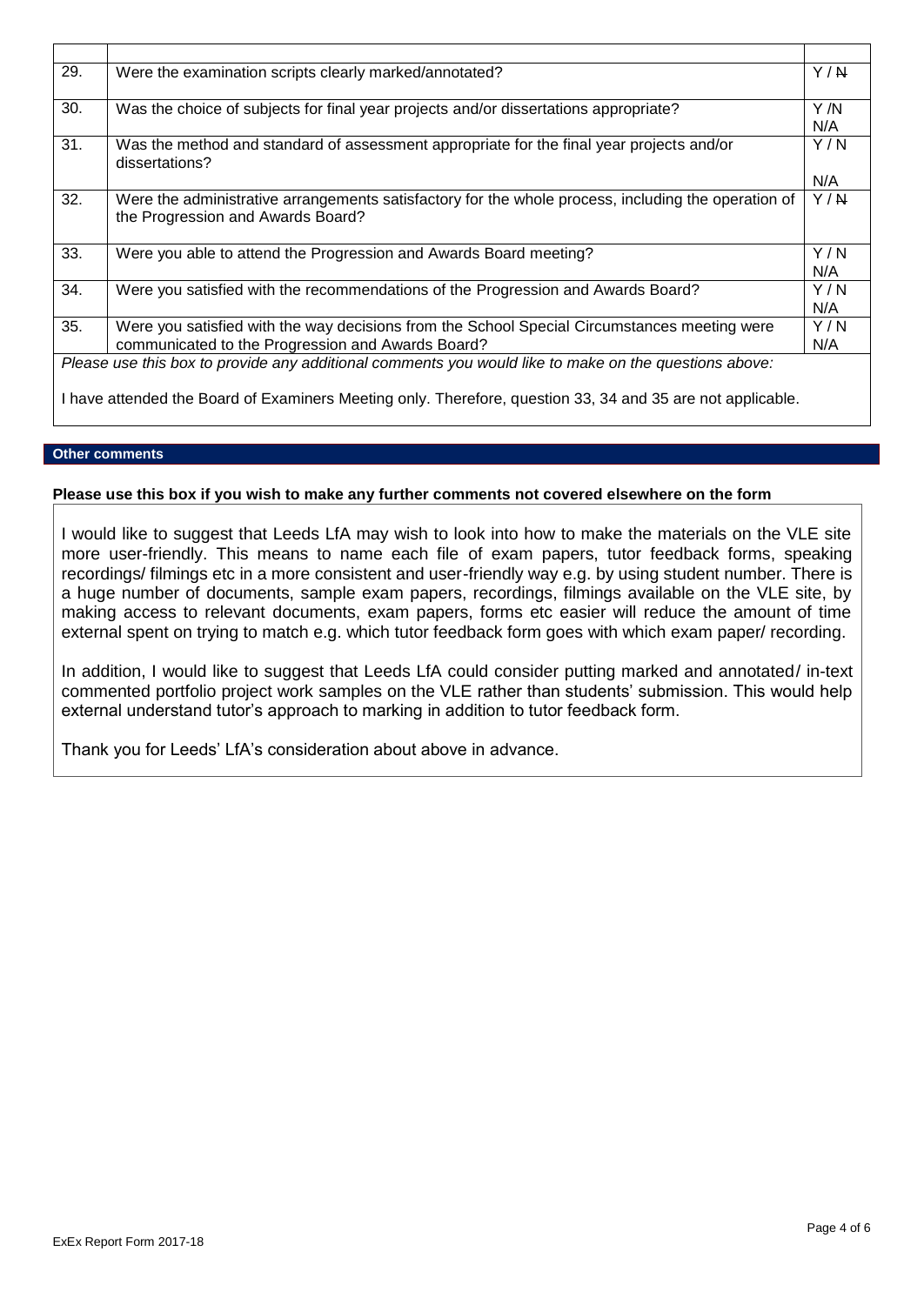| Name of School and Head of School (or nominee) |                                                                                  |  |  |
|------------------------------------------------|----------------------------------------------------------------------------------|--|--|
| Title and Name of Examiner.                    |                                                                                  |  |  |
| Subject(s):                                    | <b>Mandarin Chinese modules</b>                                                  |  |  |
| Programme(s) / Module(s):                      | LfA Discovery modules                                                            |  |  |
| Awards (e.g. BA/BSc/MSc etc):                  |                                                                                  |  |  |
| Title and Name of Responder:                   |                                                                                  |  |  |
| Position*:                                     | Director of Languages for All                                                    |  |  |
| Faculty / School of:                           | AHC/LCS                                                                          |  |  |
| Address for communication:                     | Michael Sadler Building,<br>University of Leeds, Woodhouse Lane<br>Leeds LS2 9JT |  |  |
| Email:                                         |                                                                                  |  |  |
| Telephone:                                     |                                                                                  |  |  |

*\*If the individual responding to the report is not the Head of School please state their position within the School.*

#### **Completing the School response**

The completed School response (including the full original report) should be attached to an e-mail and sent to the Pro-Dean for Student Education in the relevant Faculty. Following approval by the Pro-Dean for Student Education, the School must send the response (including the full original report) directly to the External Examiner. A copy must also be emailed to the Quality Assurance Team at gat@leeds.ac.uk. External Examiners should receive a formal response no later than six weeks after receipt of the original report.

#### *Response to Points of innovation and/or good practice*

We are very pleased that the External Examiner has identified our speaking components at the Lower Intermediate and pair presentations to be examples of good practices.

### *Response to Enhancements made from the previous year*

We are very pleased that our response to last year's External Examiner's report has facilitated the task of accessing sample exam papers on Minerva

#### *Response to Matters for Urgent Attention*

*If any areas have been identified for urgent attention before the programme is offered again please provide a specific response to them here:*

N/A

#### *Response to questions 1-7 (and related comments)*

*Schools may provide a general response; however, where Examiners raise specific points these must be addressed individually:*

N/A

# **Standards**

#### *Response to questions 8 to 16 (and related comments)*

*Schools may provide a general response; however, where Examiners raise specific points these must be addressed individually:*